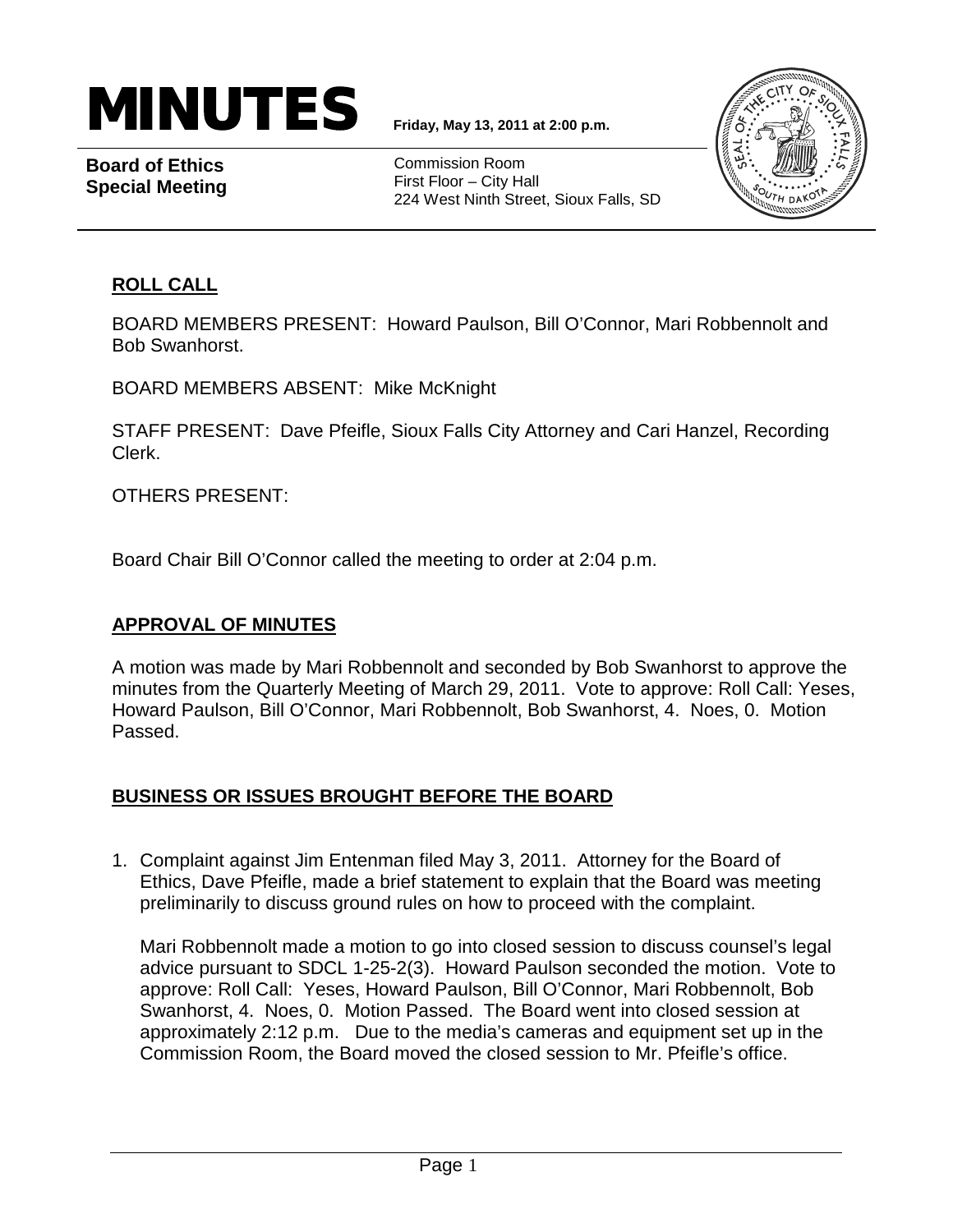Mari Robbennolt made a motion to come out of closed session. Bob Swanhorst seconded the motion. Vote to approve: Roll Call: Yeses, Howard Paulson, Bill O'Connor, Mari Robbennolt, Bob Swanhorst, 4. Noes, 0. Motion Passed. The Board came out of closed session at approximately 2:25 p.m.

Mari Robbennolt made a motion to have Board attorney David Pfeifle read the Advice of Rights to Jim Entenman. Bob Swanhorst seconded the motion. Vote to approve: Roll Call: Yeses, Howard Paulson, Bill O'Connor, Mari Robbennolt, Bob Swanhorst, 4. Noes, 0. Motion Passed.

David Pfeifle explained the process of the Board with regard to the complaint, and that the Board would be making its probable cause determination with regard to the complaint at the next meeting.

David Pfeifle read the Advice of Rights, after which Jim Entenman signed said document.

Board discussed the complaint and the questions it would like its investigator to answer. Specifically the Board wanted to know:

- 1. The exact location and parameters of the Event Center.
- 2. The exact distance from the proposed location of the Event Center to Mr. Entenman's property.
- 3. Is the parking lot in question considered part of the Event Center.
- 4. Specific information on the ownership and use of the property in question, including how long Mr. Entenman has owned said property, its current use and plans for its future use.
- 5. Specific information on the recent liquor license application made by Mr. Entenman.
- 6. Information from the Event Center study regarding the ownership of real estate near the Event Center and how that translates into profit or financial benefit and where did said values come from.
- 7. What benefit or potential benefit would there be for Mr. Entenman to own property near the Event Center.
- 8. The plan for routing traffic in the area if the Event Center is located at the Convention Center site.

Howard Paulson made a motion to have Board investigator, Capt. Mark Jensen of the Sioux Falls Police Department, conduct an investigation and prepare a report to answer the questions raised by the Board in reference to the May 3, 2011 Complaint. Bob Swanhorst seconded the motion. Vote to approve: Roll Call: Yeses, Howard Paulson, Bill O'Connor, Mari Robbennolt, Bob Swanhorst, 4. Noes, 0. Motion Passed.

2. Executive session to discuss personnel matter pursuant to SDCL 1-25-2(1) and consulting with legal counsel pursuant to SDCL 1-25-2(3). Bob Swanhorst made a motion to go into closed session to discuss Item 3(b) on the Agenda. Howard Paulson seconded the motion. Vote to approve: Roll Call: Yeses,